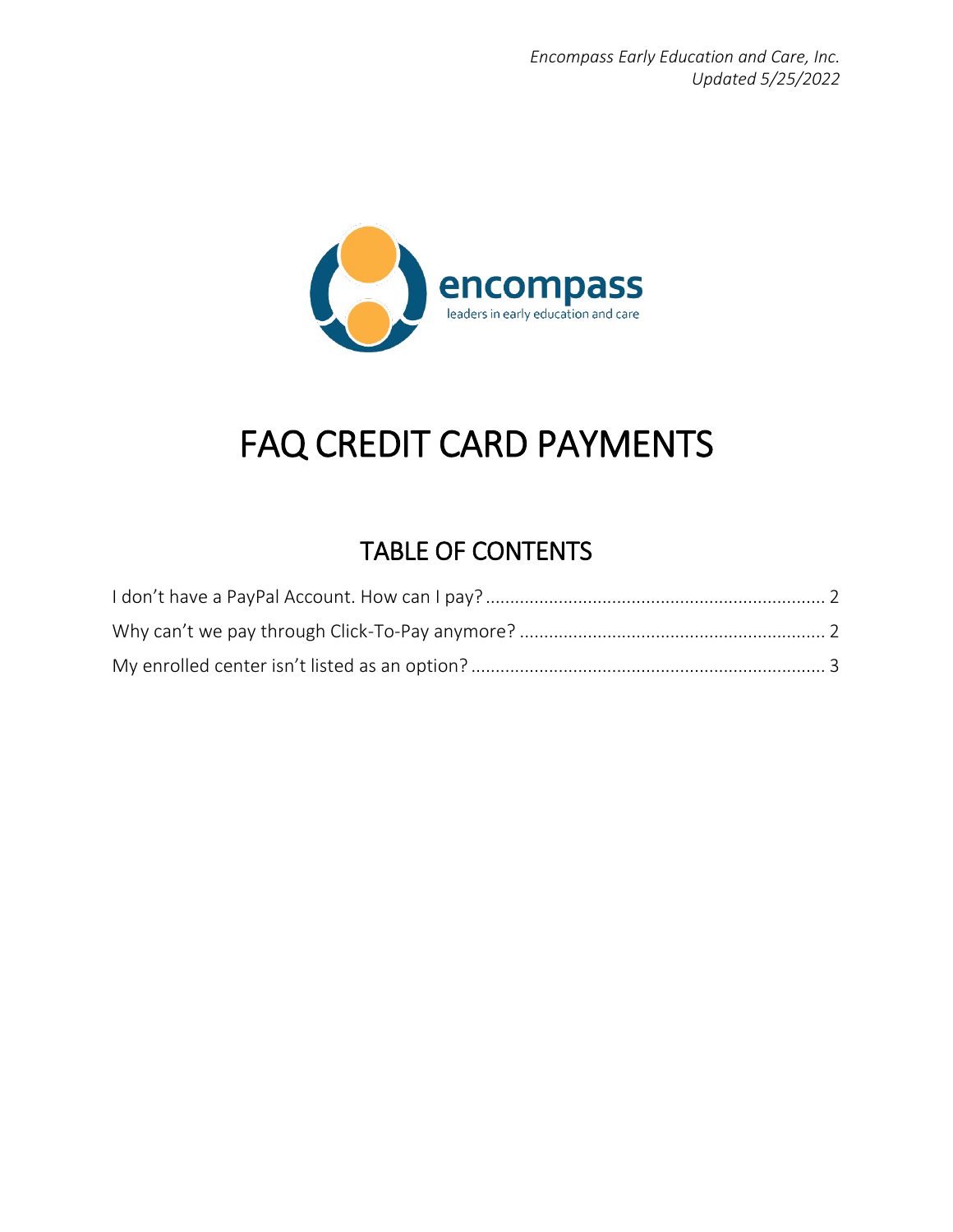#### <span id="page-1-0"></span>I don't have a PayPal Account. How can I pay?

No PayPal, no problem! We use PayPal as our secure processor. It's not necessary for you to have an account to use it.

At the bottom of the PayPal page, there's a button labeled with "Pay with Debit or Credit Card". After clicking that button, you'll proceed to a new page where you'll enter your credit-card information and billing information to process your card. Simple as that!



### <span id="page-1-1"></span>Why can't we pay through Click-To-Pay anymore?

Encompass will be transitioning away from families paying through the "Click to Pay" link on the e-mailed invoices due to our software provider ending that service. We are working on transitioning to a new software platform; however, in the meantime, we are asking that you make credit/debit card payments through our payment option at www.encompasswi.org/ or in person at the center. The new payment link will be on our invoices starting today. If you would like to have your payments deducted from your checking or savings account, please contact your Center Director.